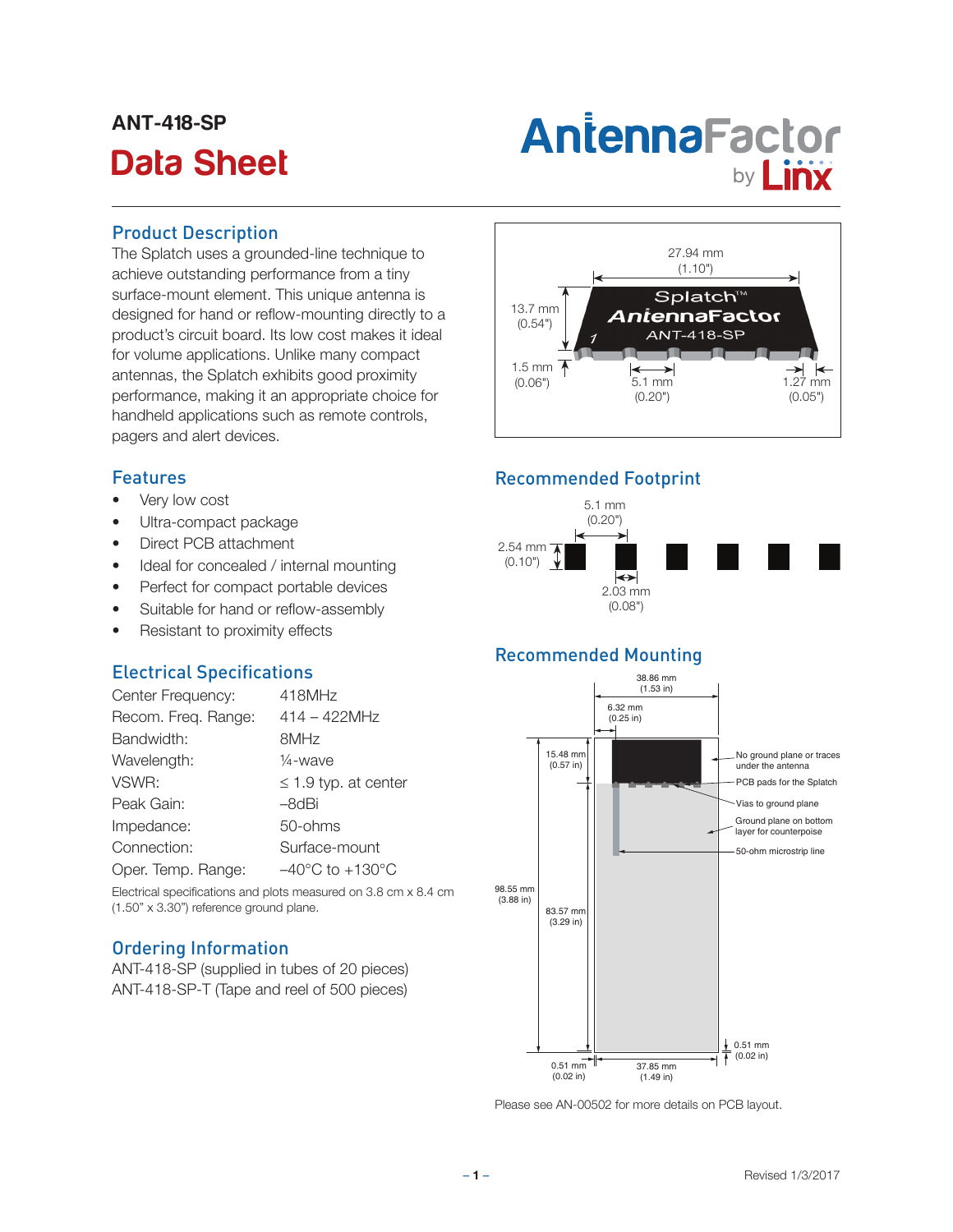#### **Counterpoise**

Quarter-wave or monopole antennas require an associated ground plane counterpoise for proper operation. The size and location of the ground plane relative to the antenna will affect the overall performance of the antenna in the final design. When used in conjunction with a ground plane smaller than that used to tune the antenna, the center frequency typically will shift higher in frequency and the bandwidth will decrease. The proximity of other circuit elements and packaging near the antenna will also affect the final performance. For further discussion and guidance on the importance of the ground plane counterpoise, please refer to Linx Application Note AN-00501: Understanding Antenna Specifications and Operation.

#### VSWR Graph



#### What is VSWR?

The Voltage Standing Wave Ratio (VSWR) is a measurement of how well an antenna is matched to a source impedance, typically 50-ohms. It is calculated by measuring the voltage wave that is headed toward the load versus the voltage wave that is reflected back from the load. A perfect match has a VSWR of 1:1. The higher the first number, the worse the match, and the more inefficient the system. Since a perfect match cannot ever be obtained, some benchmark for performance needs to be set. In the case of antenna VSWR, this is usually 2:1. At this point, 88.9% of the energy sent to the antenna by the transmitter is radiated into free space and 11.1% is either reflected back into the source or lost as heat on the structure of the antenna. In the other direction, 88.9% of the energy recovered by the antenna is transferred into the receiver. As a side note, since the ":1" is always implied, many data sheets will remove it and just display the first number.

#### How to Read a VSWR Graph

VSWR is usually displayed graphically versus frequency. The lowest point on the graph is the antenna's operational center frequency. In most cases, this is different than the designed center frequency due to fabrication tolerances. The VSWR at that point denotes how close to 50-ohms the antenna gets. Linx specifies the recommended bandwidth as the range where the typical antenna VSWR is less than 2:1.

Copyright © 2017 Linx Technologies

159 Ort Lane, Merlin, OR 97532 Phone: +1 541 471 6256 Fax: +1 541 471 6251 www.linxtechnologies.com